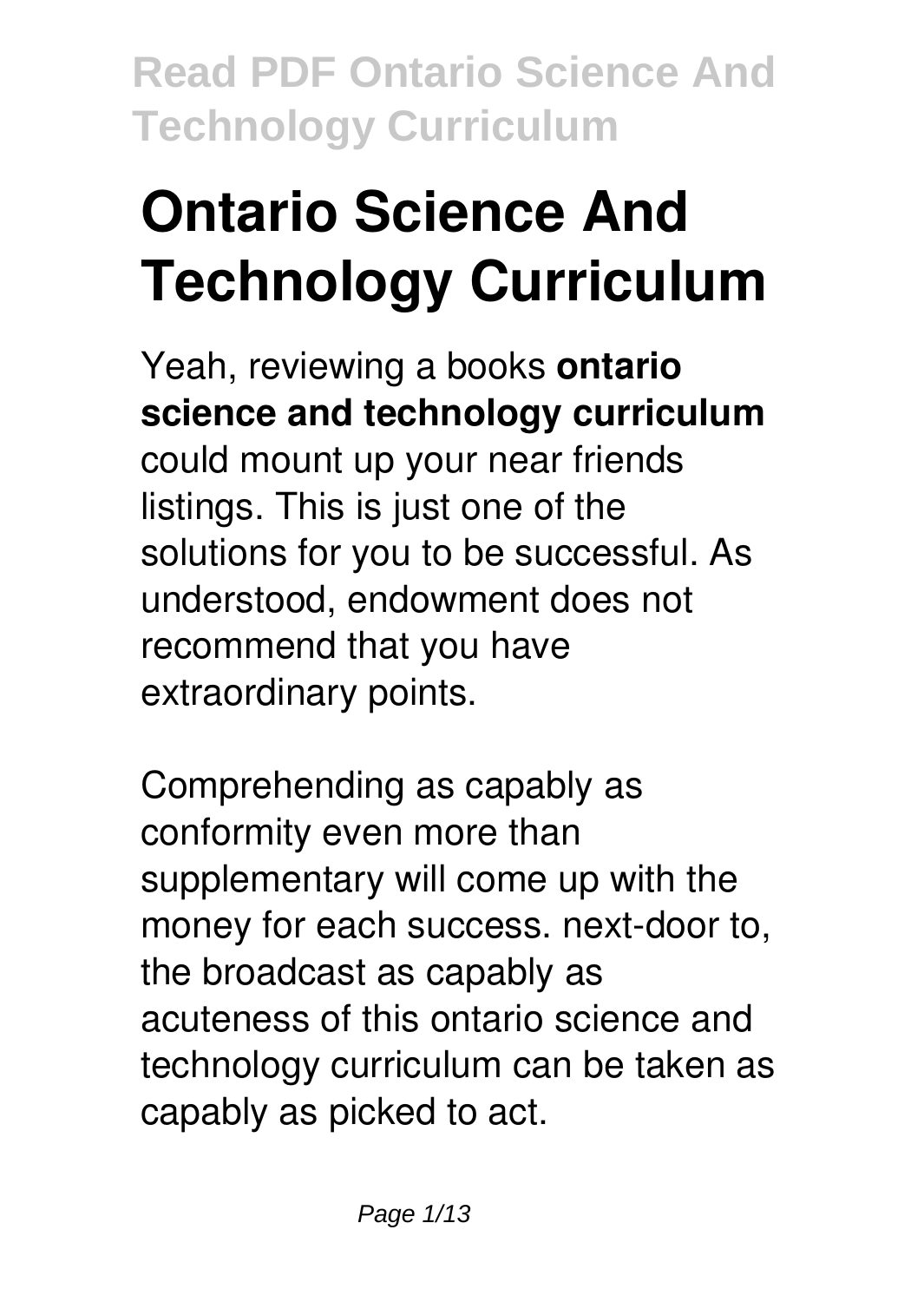How can human service professionals promote change? ... The cases in this book are inspired by real situations and are designed to encourage the reader to get low cost and fast access of books.

#### **Ontario Science & Technology (1-6) - Scholastic**

Ontario's elementary science and technology curriculum is structured around the relationships among fundamental concepts, big ideas, and the goals of science and technology to provide a framework for teaching overall and specific expectations.

#### **Ontario Curriculum Exemplars: Science and Technology ...**

Ontario 'Science' curricula for secondary schools and 'Science & Page 2/13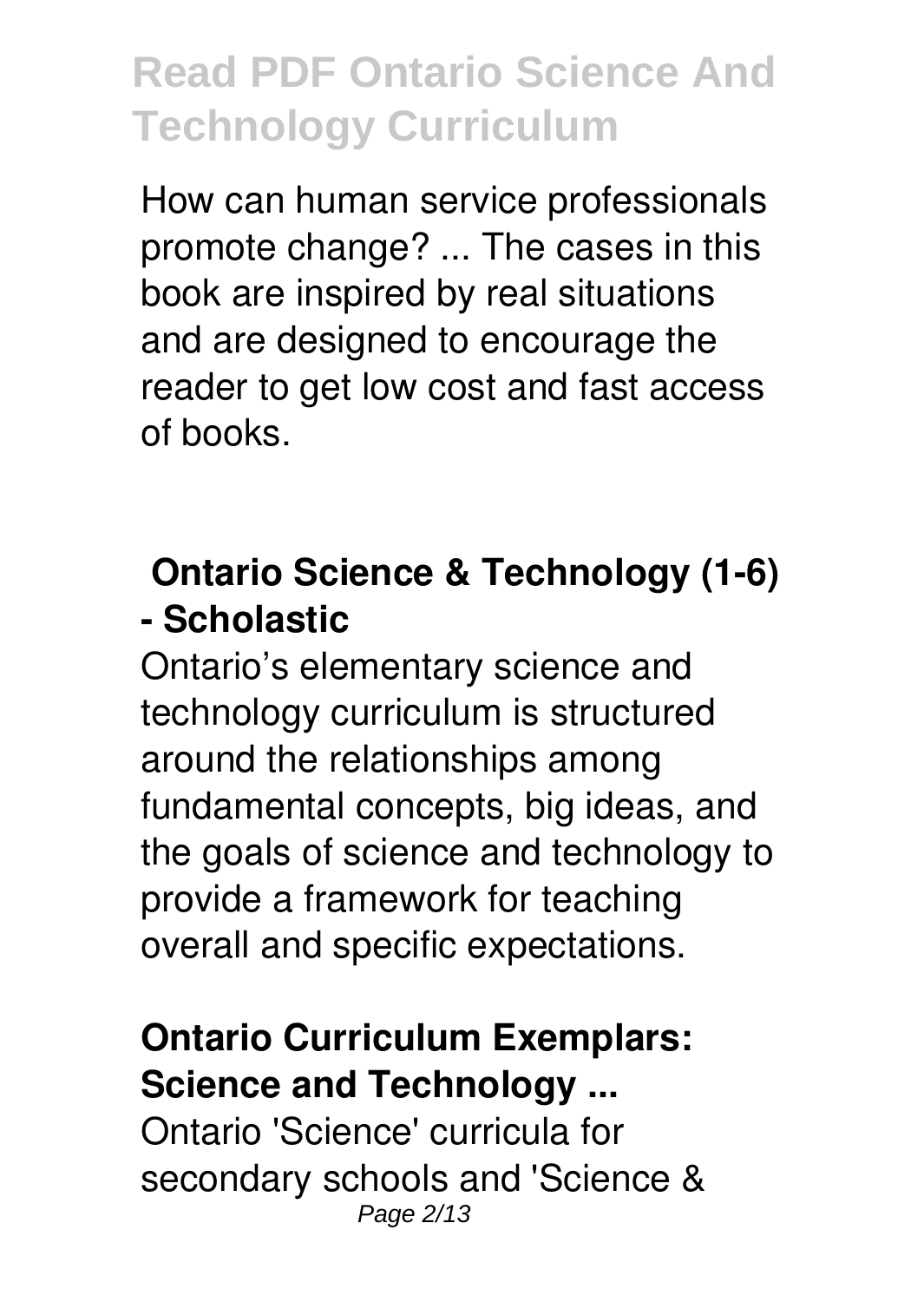Technology' curricula for elementary schools provide students with opportunities - in principle - for education in three broad learning domains, as illustrated in the figure at right.

### **Science and Technology - EduGAINs**

This document replaces The Ontario Curriculum, Grades 1-8: The Arts, 1998. Beginning in September 2009, all arts programs for Grades 1 to 8 will be based on the expectations outlined in this document. The updated electronic version of The Ontario Curriculum, Grades 1-8: Science and Technology, 2007 ...

### **(PDF) The Ontario Science and Technology Curriculum ...**

Ontario Elementary Grade 7 Science Page 3/13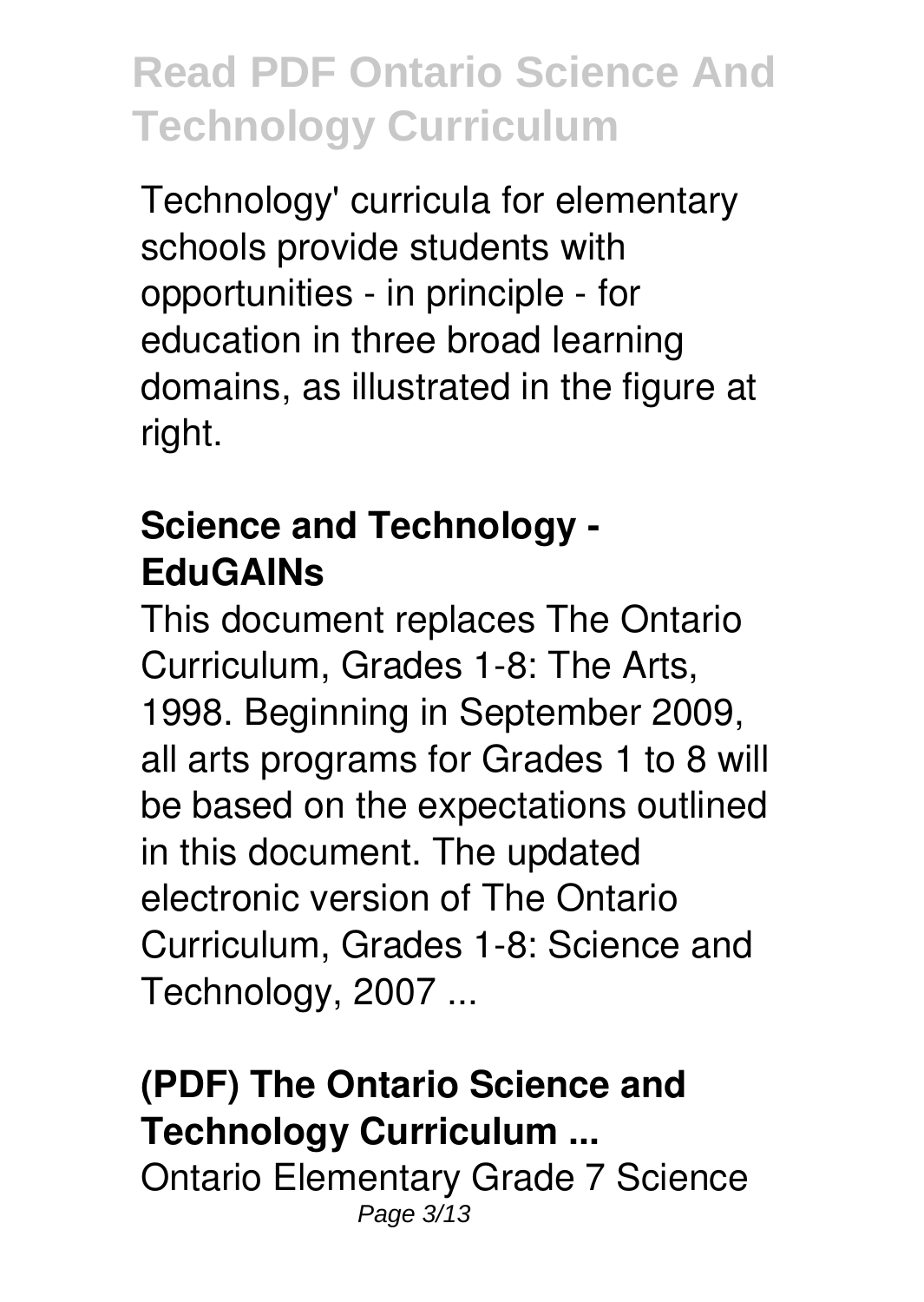and Technology Curriculum Grade 7 science and technology curriculum expectations are organized in four strands, which are the major areas of knowledge and skills in the science and technology curriculum.

### **Science and Technology edu.gov.on.ca**

The updated electronic version of The Ontario Curriculum, Grades 1-8: Science and Technology, 2007 includes the glossary, omitted from the previously posted version. Please note that this update also includes a revision in the Achievement Chart category "Thinking and Investigation" and reflects ...

### **Ontario Elementary Grade 6 Science and Technology Curriculum**

Page 4/13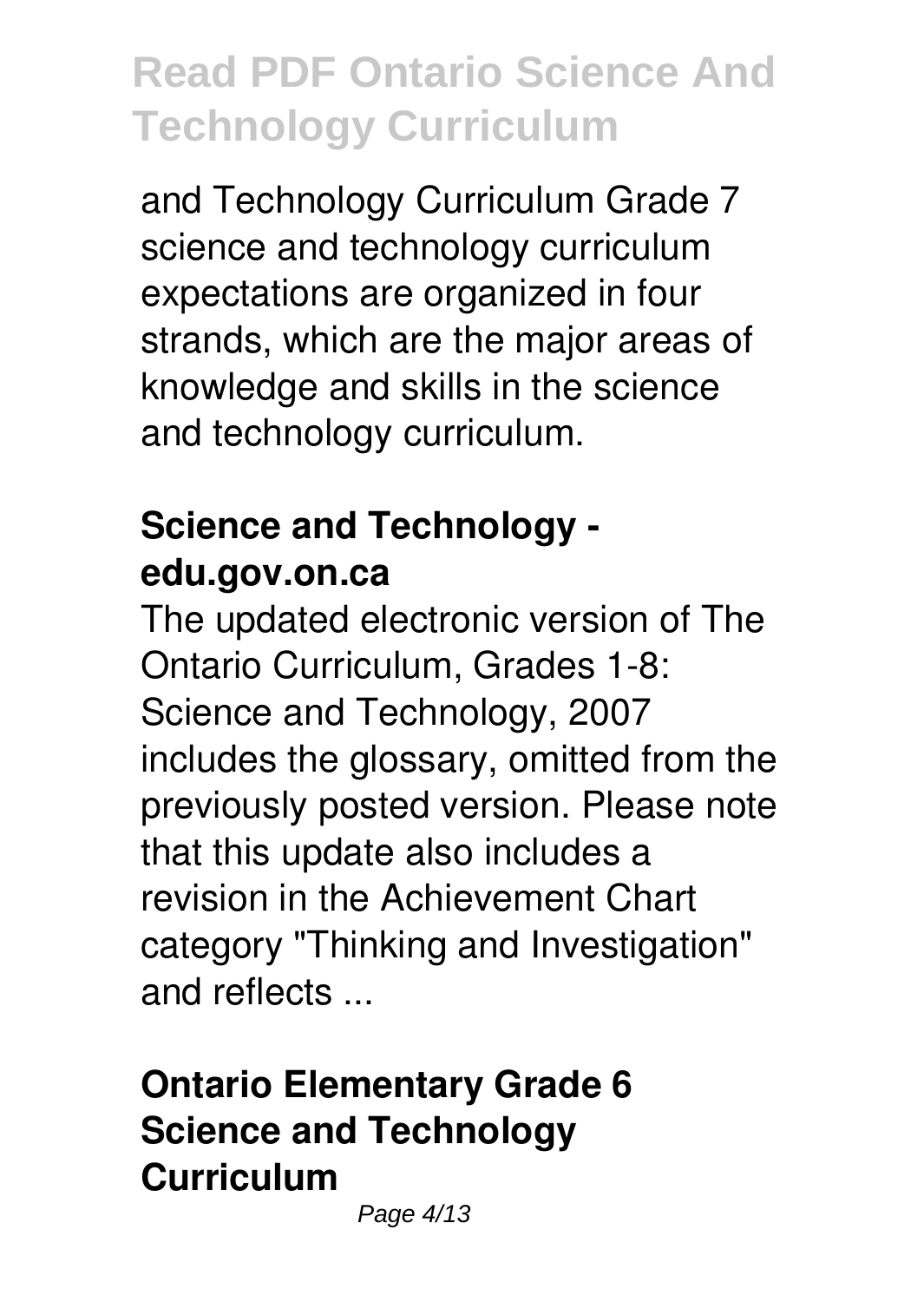Our mission is to deliver unique, educational, hands-on science experiments for students and their teachers. During our interactive, halfday workshops highly trained instructors will present quality workshops that meet the expectations of the Ontario Science and Technology Curriculum. Over the past 17 years Mad Science of Toronto has presented

### **Science and Technology**

The Ontario Curriculum,Grades 1-8: Science and Technology,1998 outlines the knowl-edge and skills that students must develop in Grades 1 to 8,as well as the levels of achievement at which they are expected to master them. It is these levels that teachers will use to assess stu-dents'achievement.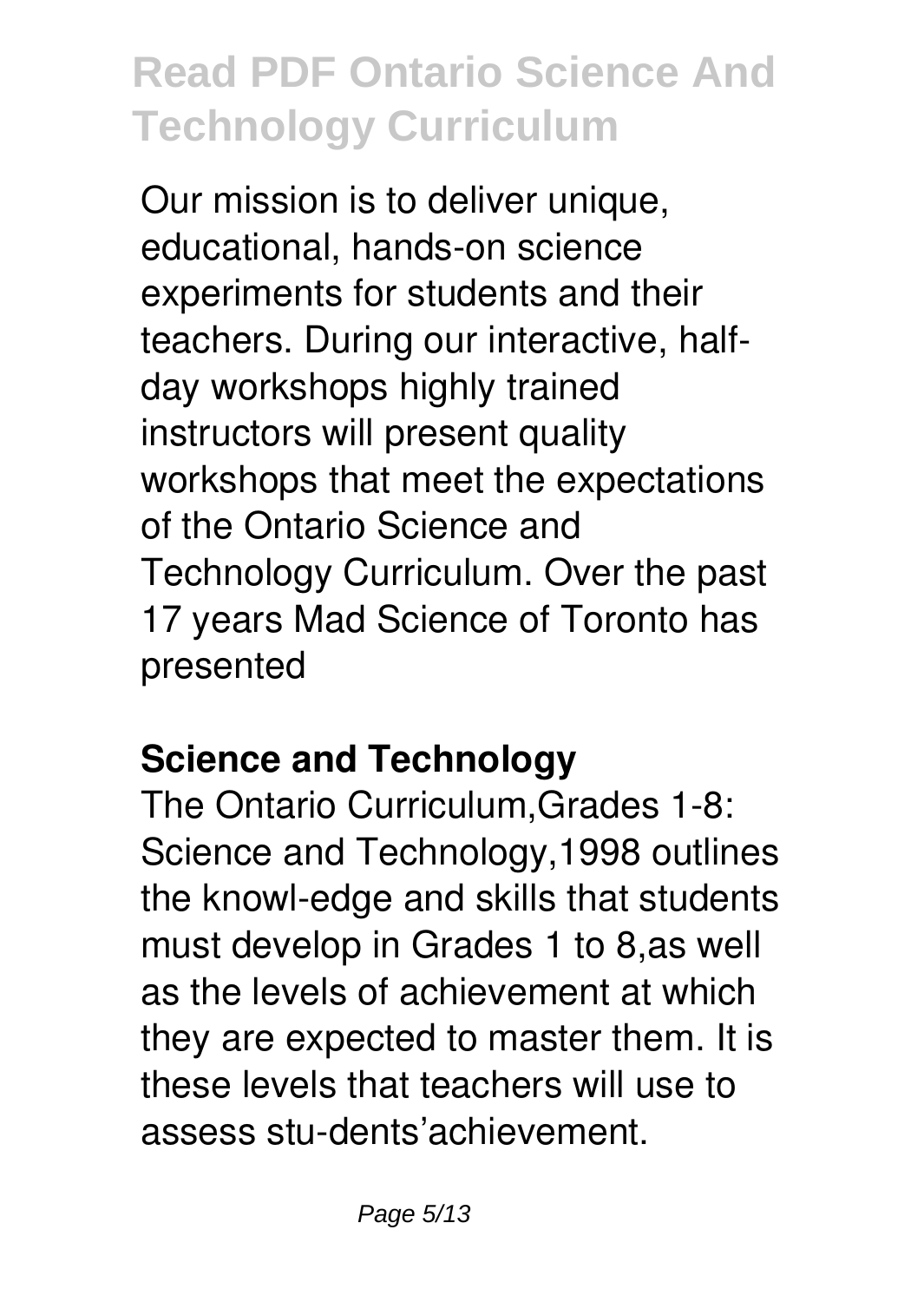### **Ontario Science And Technology Curriculum**

the overarching objective of science and technology education throughout the world. Achievement of both excellence and equity underlies the three major goals of the science and technology program at the elementary level. Accordingly, The Ontario Curriculum, Grades 1–8: Science and Technology, 2007outlines the skills and knowledge that students

#### **2008 TheOntarioCurriculum Grades9and10 Science**

The growing diversity of Ontario's population is increasing pressure on the education system to ensure that all students receive equal opportunities to excel academically and develop personally. Students are more likely to Page 6/13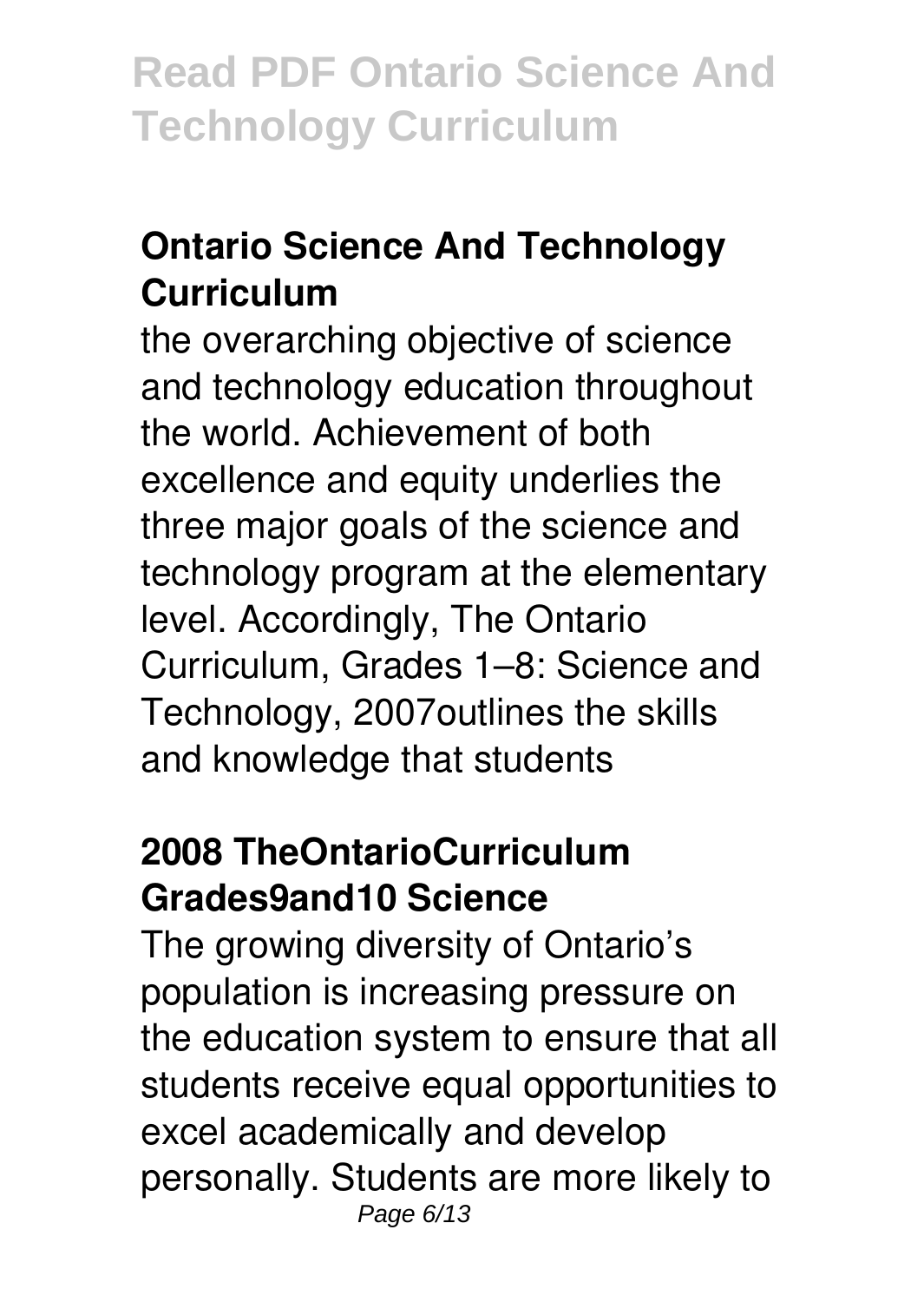succeed if their own

#### **Science and Technology - Ontario English Catholic Teachers ...**

The Canada Science and Technology Museum invites visitors to learn about Canadian science, technology, and innovation through 11 ... This week: Building Blocks for Learning: Cognitive Development and STEM Education. Canada Science and Technology Museum. Canada Science and Technology Museum ... Ontario, Canada, K1G 5A3 613-991-3044 1-866-442-4416

#### **The Ontario Curriculum Grades1-8 Science and Technology**

Ontario Elementary Grade 4 Science and Technology Curriculum. Grade 4 science and technology curriculum expectations are organized in four Page 7/13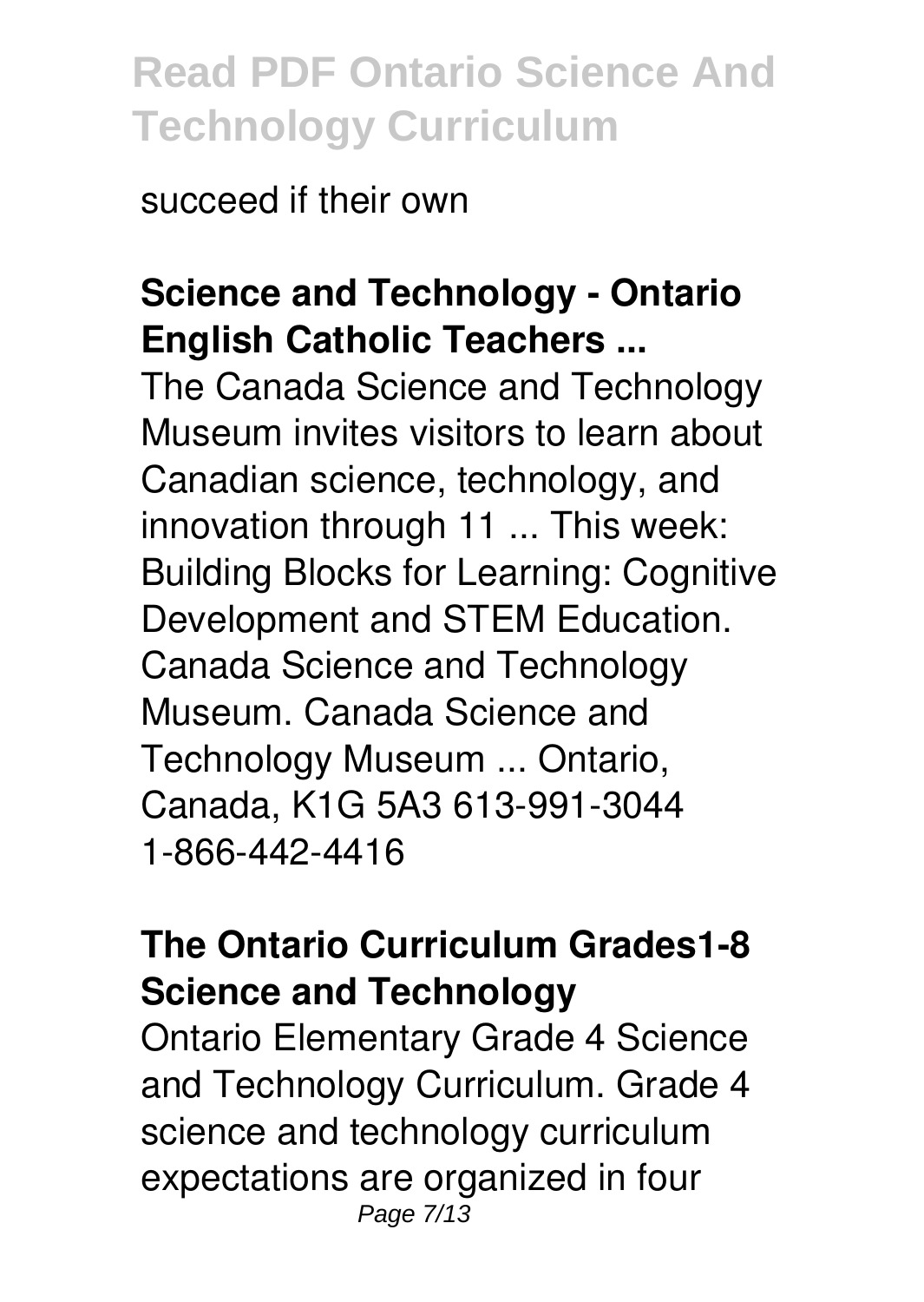strands, which are the major areas of knowledge and skills in the science and technology curriculum. The four strands and the specific topics are as follows: Understanding Life Systems -Habitats and Communities

#### **The Science Curriculum in Primary and Lower Secondary ...**

Science and Technology, Grade 1 to 8 ... Science Teachers Association of Ontario (STAO) Ontario Association of Physics Teachers (OAPT) Ontario Council for Technology Education (OCTE) Ontario Society of Environmental Education (OSEE) Council of Outdoor Educators of Ontario (COEO) Safety ...

### **Ontario Elementary Grade 7 Science and Technology Curriculum**

Page 8/13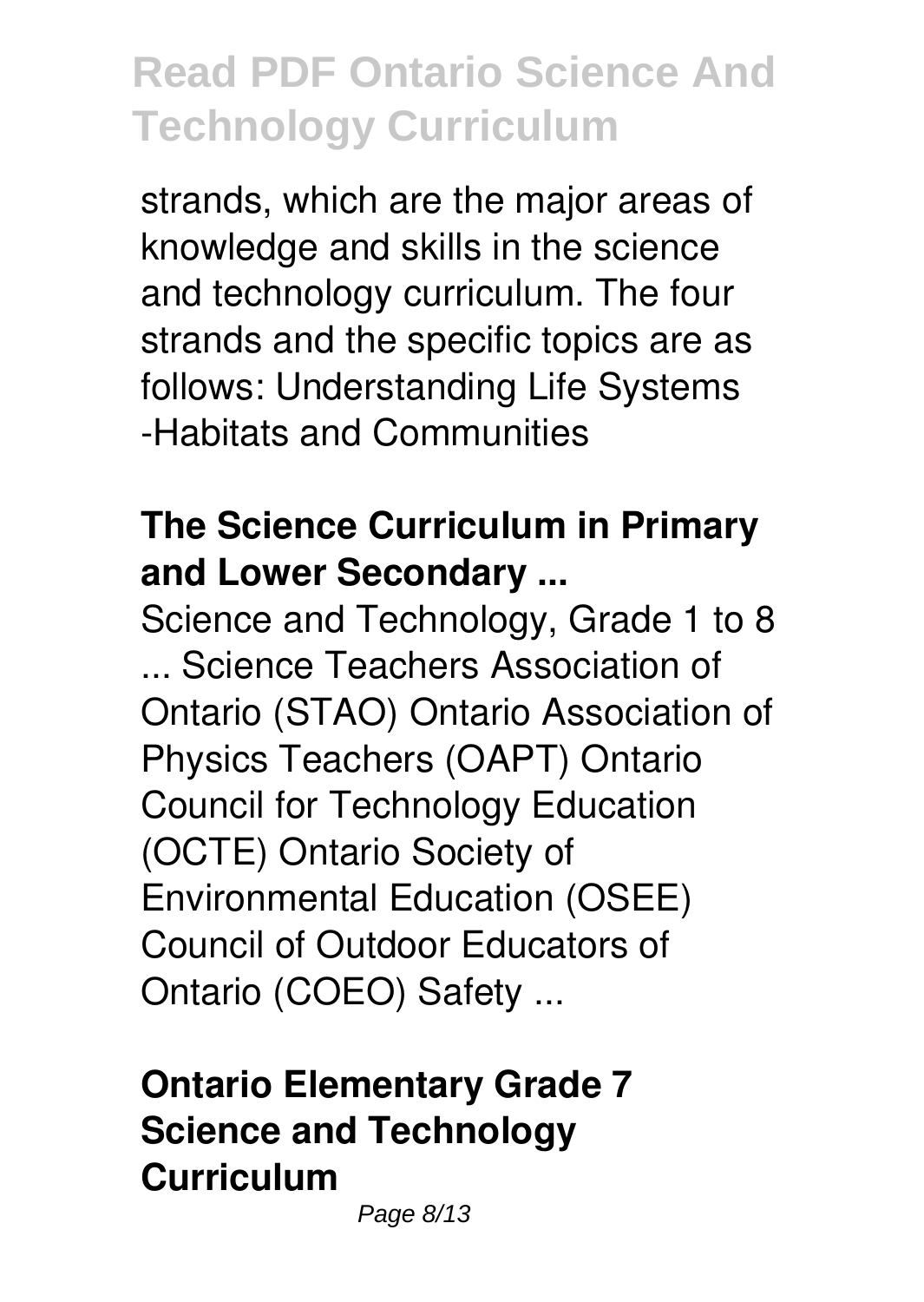In 1998, the Ministry of Education and Training published a new science and technology curriculum policy document for Ontario elementary students entitled The Ontario Curriculum, Grades 1–8: Science and Technology, 1998. The new curriculum is more specific than previous curricula with respect to both the knowledge and the skills

#### **The Ontario Curriculum: Elementary**

| THE ONTARIO CURRICULUM, GRADES 11 AND 12 Technological Education 6 Technological education promotes the integration of learning across subject disciplines. For example, when students design a product, they explore the social or human need that the product addresses (social science), the scientific principles involved in its Page 9/13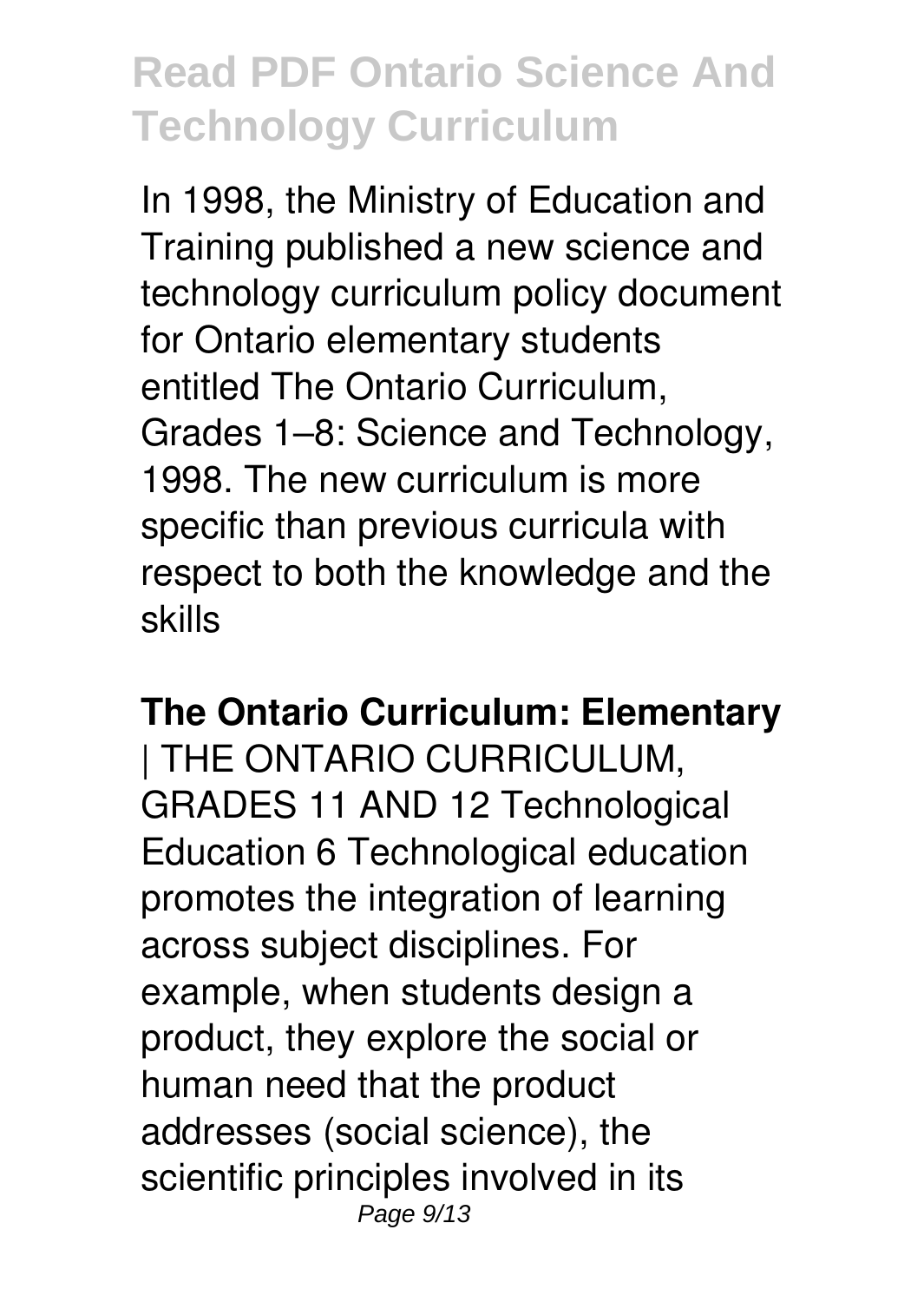design and

### **Toronto Catholic District School Board**

Science and Technology ... of Ontario is a group of science leaders dedicated to supporting teachers and students in pursuit of improved science education. ... supported by the Ontario Ministry of Education. It has two areas of focus: using information and communication technologies (ICT) to enhance teaching and learning. ...

### **Science & Technology Education Curriculum**

Ontario Elementary Grade 6 Science and Technology Curriculum Grade 6 science and technology curriculum expectations are organized in four strands, which are the major areas of knowledge and skills in the science Page 10/13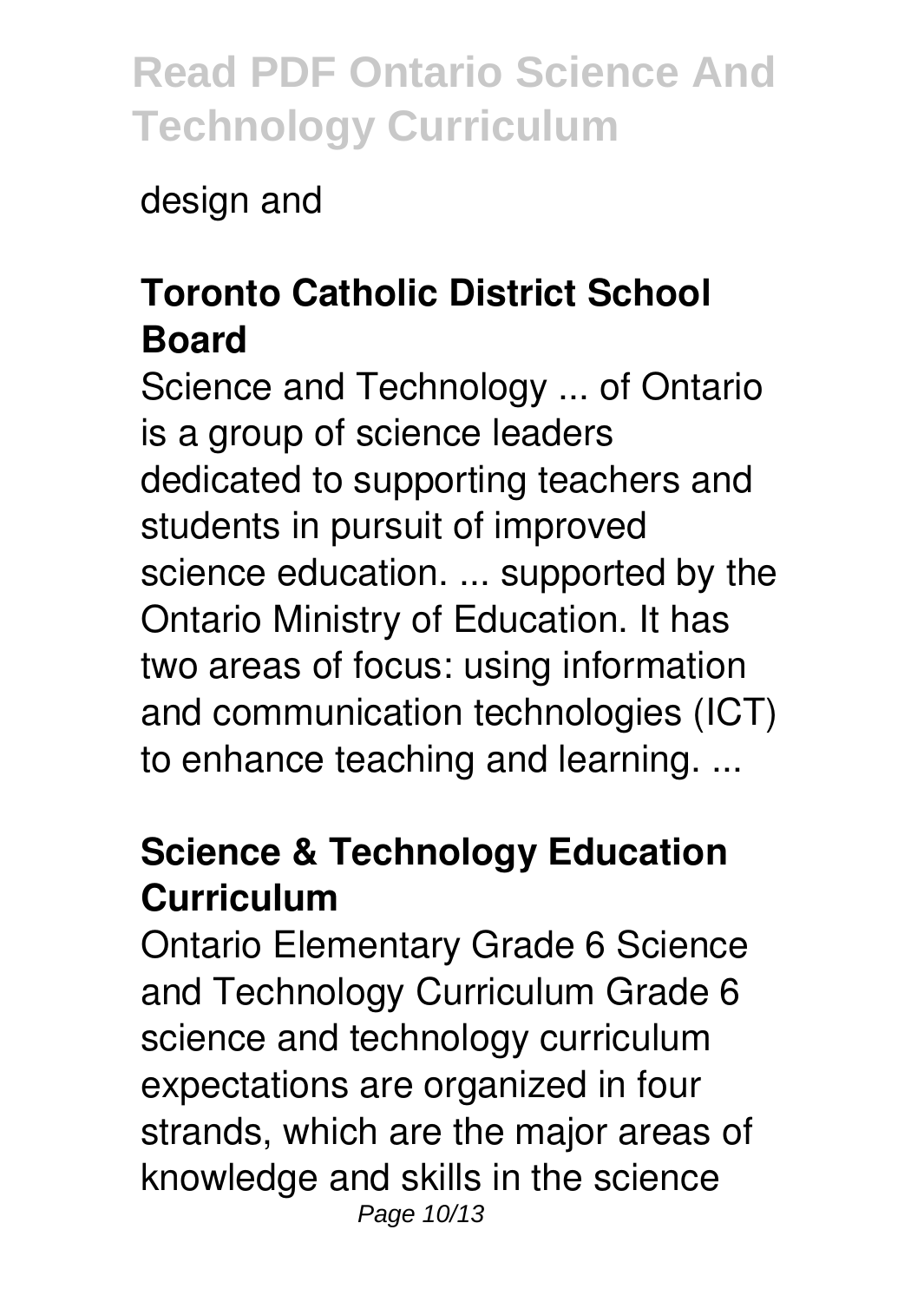and technology curriculum. The four strands and the specific topics are as follows: Understanding Life Systems - **Biodiversity** 

#### **Ontario Science and Technology Curriculum**

The Ontario Science Centre has developed an exciting collection of school program designed to link to the new Science and Technology Curriculum. These highly motivating programs, presented live by the Science Education Staff, are intended to help students: understand the basic concepts of science and technology

#### **The Ontario Curriculum, Grades 11 and 12: Technological ...**

The Ontario Curriculum, Grades 9 and 10: Science, 2008 therefore outlines not only the skills and knowledge that Page 11/13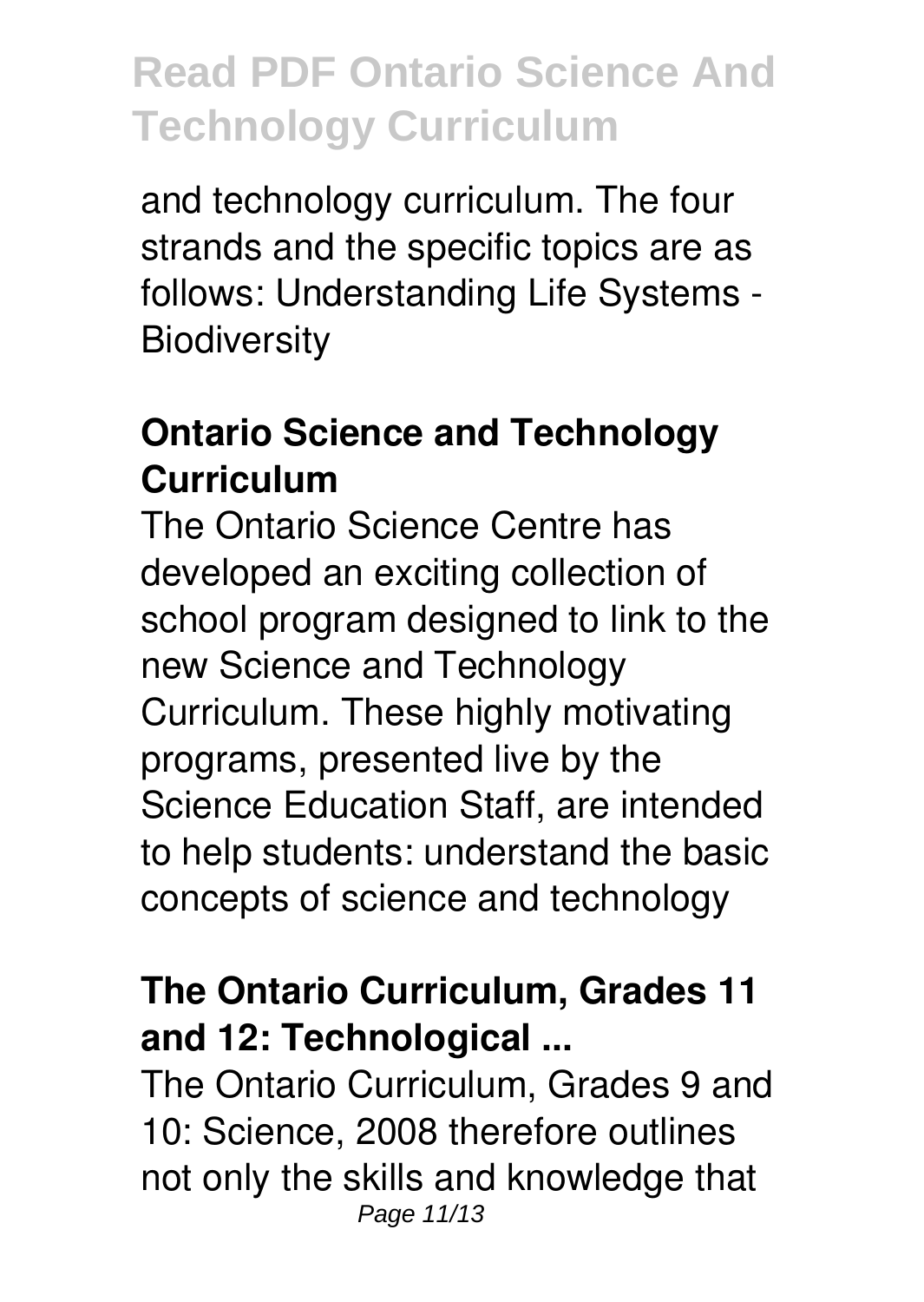students are expected to develop but also the attitudes that they will need to develop in order to use their knowledge and skills

#### **Ontario Science Centre: Programs for grade 9 to 12**

Achievement of both excellence and equity underlies the three major goals of the science and technology program at the elementary level. Accordingly, The Ontario Curriculum, Grades  $1 - 8$ : Science and Technology, 2007 outlines the skills and knowledge that students will develop, as well as the attitudes that they need to develop in order to use their knowledge and skills responsibly.

### **Ontario Elementary Grade 4 Science and Technology Curriculum**

Page 12/13